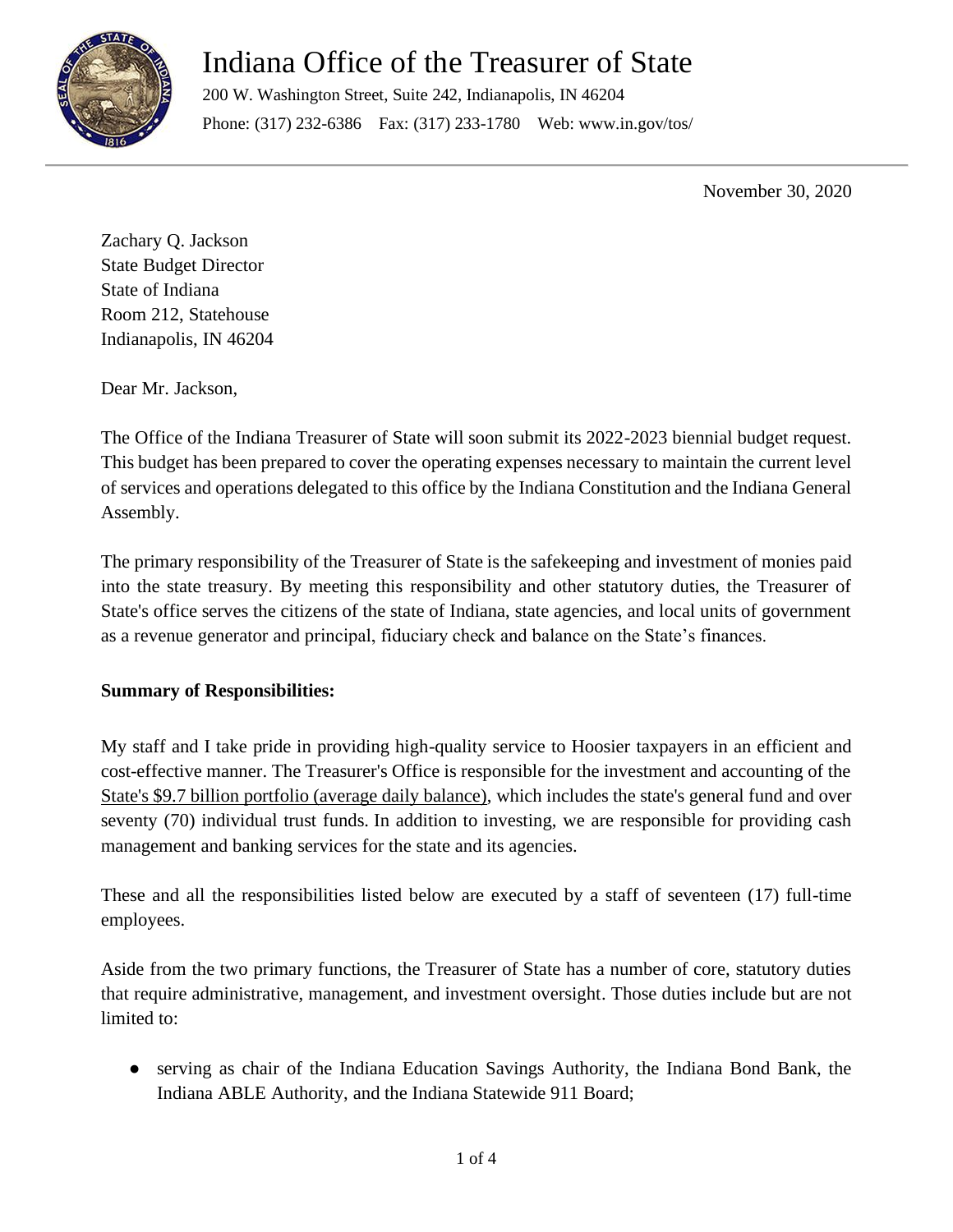- serving as trustee of the Indiana State Police Pension Trust Fund, the Next Generation Trust Fund, and the Next Level Indiana Trust Fund;
- administering and investing the Indiana Grain Indemnity Fund, the Common School Fund, the Public Deposit Insurance Fund, and the Major Moves Construction Fund; and
- managing and administering the state's local government investment pool, TrustINdiana.

The Treasurer of State also serves as an ex officio member on a number of other state boards and commissions.

#### **Evaluation and Accomplishments:**

I am proud to highlight a few of the accomplishments of our team over the past biennium. For a comprehensive report on the activities and accomplishments of the Treasurer's Office, please refer to my annual report to the Governor.

## **First and foremost, the Treasurer's Office earned over \$371 million in investment earnings for the State of Indiana during the last two fiscal years.**

Our primary office functions continued without interruption through the changes brought on by the pandemic. Our investment approach and prudent financial management allowed the State Treasury to continue operations without issue and without having to liquidate a single investment before maturity or at a loss.

2020 marked another year of significant growth and enhancement of Indiana's tax-advantaged CollegeChoice 529 Savings plans. **Plan assets now total over \$5.4 billion, an increase of more than \$2.5 billion during my tenure.** Hoosiers now enjoy more flexibility than ever with the addition of apprenticeship programs registered and certified with the Secretary of Labor added to the lineup of qualified expenses. In addition, our state tax credit was expanded to include those who are married, filing separately (up to a maximum of \$500 per filer). 390,000 accounts have been opened to date, and these accounts grow tax-free provided the money is withdrawn to pay for: (1) qualified higher education expenses like tuition, room and board, books, computers and fees; or (2) up to \$10,000 of K-12 tuition expenses each year.

Over 752 Indiana qualified entities have been served by programs administered by the Indiana Bond Bank (IBB). The IBB is a body corporate and politic established by the Indiana General Assembly in 1984. The primary mission of the Bond Bank is to assist local units of government in the process of issuing debt. The IBB's list of qualified borrowers includes Indiana cities, towns, townships, public school corporations, counties, public libraries, county hospitals, and public universities. The IBB's culture of innovation and inclusivity has set a trend that offers creative solutions to complex problems for local units of government in these unprecedented times.

The Statewide 911 Board continues to lead the nation in its efforts to provide safety systems to Hoosiers. 911 service has been available in Indiana for more than 50 years; Indiana was the second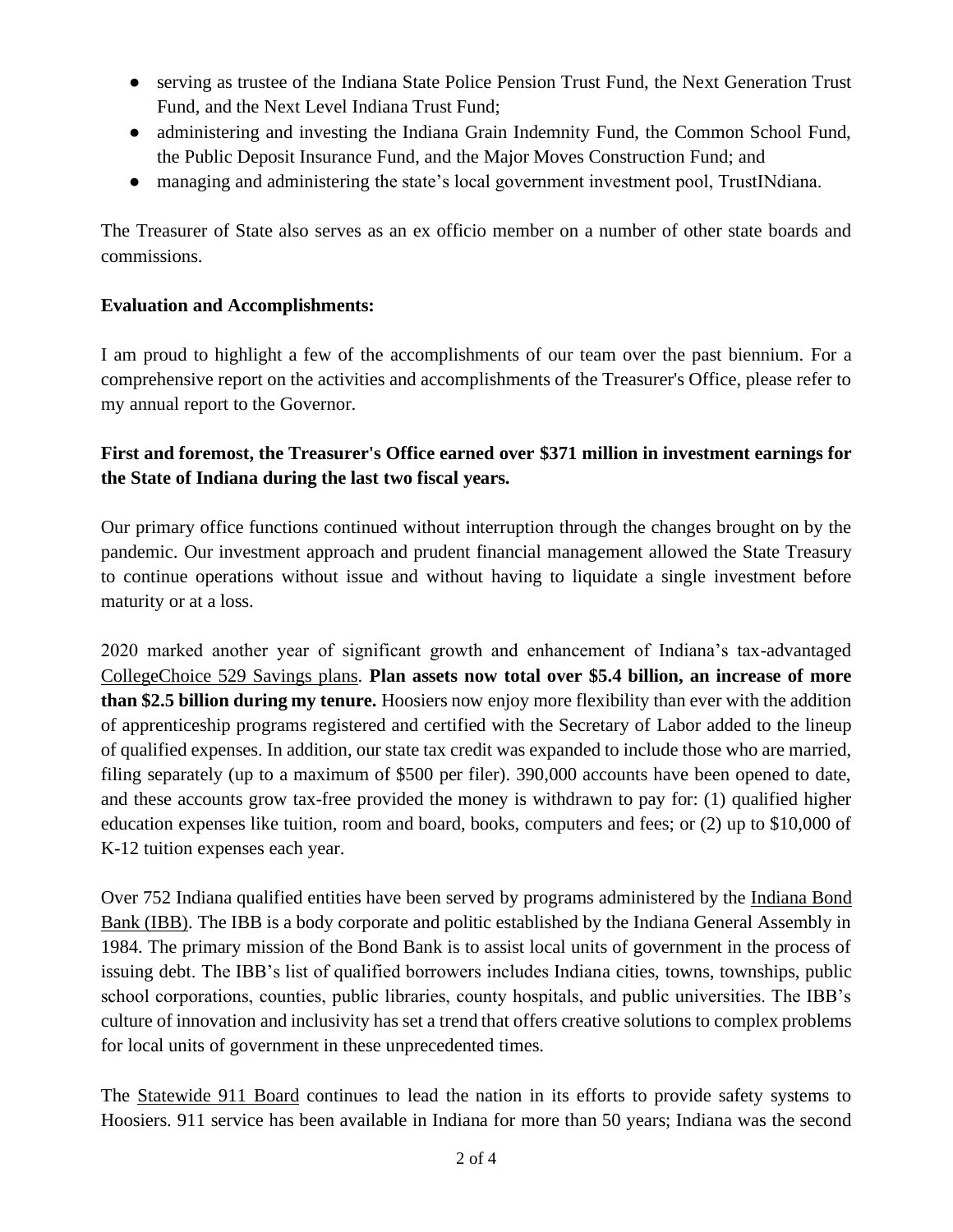state in the country to successfully complete a 911 call. We continue to be the model nationally as we strive to implement the best possible 911 solutions for people in our state. This biennium saw the birth of a state-of-the-art, dual-provider next generation network. **Our efforts to offer statewide services has led to a cohesive public safety infrastructure that minimizes costs through economies of scale and frees up local funds for other purposes.** This summer marked the fourth year that all 92 counties had the ability to receive and send texts. Last year, 272,596 text sessions to and from 911 were reported across the state making up 7% of the interaction Hoosiers had with dispatchers. The total number of 911 calls and text sessions in Indiana in 2019 was 4,173,142.

Three years ago, our office launched the INvestABLE Indiana savings plan. Built upon the provisions of the federal ABLE Act of 2014 and codified in Indiana in 2016, our ABLE Authority oversees the administration of tax-advantaged savings accounts for individuals with disabilities. These accounts allow individuals to save for their futures and pay for disability-related expenses without endangering access to other vital public benefits. Qualified disability-related expenses include but are not limited to: education, transportation, housing, and medical needs. The Indiana ABLE Authority has seen exciting and meaningful growth in the plan this biennium. **There are now over 650 accounts open and almost \$4.5 million assets under management. The average account balance is around \$6,600, which far exceeds the \$2,000 federal resource limit which once dictated many individuals' ability to save.**

The last two years have been very productive for the Indiana State Police Pension Trust (ISPPT). Its customized investment structure and oversight has been a key contributor to increasing its funded status to a healthy 78%. The portfolio's fifteen (15) year annual net return of 5.0% translates to a cumulative return of 163%. My team and I continuously focus on maintaining its structure for strong fiduciary management, while emphasizing transparency and accessibility. In its 80+ year history, the ISPPT has met all statutory requirements and fulfilled the unique needs of its law enforcement member base with efficient, specific, and sound operations.

The purpose of the TrustINdiana program is to provide Indiana local units of government the opportunity to invest in a common pool of investment assets that preserves the principal of the public funds, remains highly liquid, and maximizes the returns. TrustINdiana invests the public funds in investments legally permitted by Indiana Code and in the manner further defined by the program's investment policy. There is no minimum amount for investing in TrustINdiana, nor are there transaction fees. TrustINdiana ended the fiscal year with \$1.87 billion in assets and a rate of 0.26%, an increase of \$440M in assets and a decrease of one hundred sixty-nine (169) basis points (1.69%) over the last fiscal year.

I am very proud of the work my team and I have done on behalf of Hoosier taxpayers. We are a small office of seventeen (17) staff, but we are mighty! With billions of dollars to manage every day, and in light of our consistent administrative frugality, any reduction in current funding will pose a risk to my team and the State of Indiana.